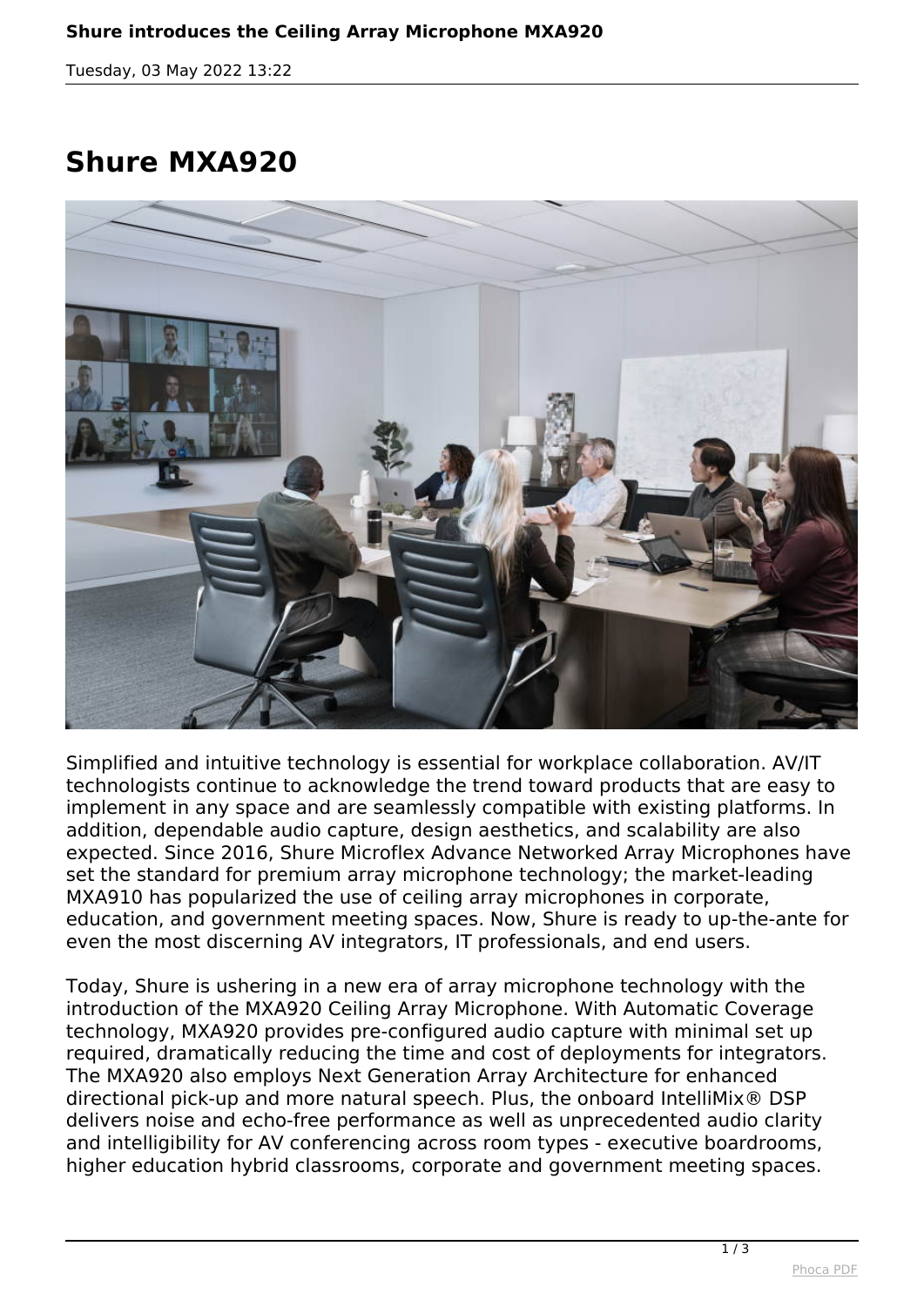*Tuesday, 03 May 2022 13:22*

*Two form factors (Square and Round) support design integration into even the most sophisticated facilities and meeting spaces.*

*"AV conferencing is only as good as the quality of participants' audio," said Doug Daube, Director of Microphone Systems at Shure. "Now more than ever, we're seeing our customers require solutions that capture the voice naturally, fitting beautifully into a room's aesthetic, and making it effortless to connect participants no matter where they are. These modern and evolving demands are met by the MXA920, ensuring easy deployment and unmatched voice capture."*

*Networked audio capture that covers the most challenging acoustic spaces and supports customized applications is table stakes for today's professionals. With the MXA920, audio professionals can achieve easier deployment and better accommodate demanding applications like camera tracking, voice lift, and sound reinforcement.*

*"Our experience with the MXA920 has been overwhelmingly positive," shared Mark Lorenson, Technology Leader in Commercial AV Sales at Intereum. "Testing the MXA920 in our facilities, it is evident that the Next Generation Array Architecture greatly enhances the directional capabilities of the microphone, eliminating distracting background noise. We've been greatly impressed with the sound quality and seamless coverage the MXA920 delivers in one of our primary show rooms. On top of that, there's no setup required – install it in the ceiling and it works."*

*Key differentiating features of the MXA920 include:*

- *Automatic Coverage Technology the MXA920 provides superior preconfigured audio capture that requires minimal setup. Out of the box, it seamlessly and automatically covers up to a 30x30 foot (9x9 meter) area, reducing setup time and effort – potentially offering integrators significant savings in time and labor. Coverage can also be further customized to suit different room layouts or seating arrangements, to capture only the meeting participants you want – while avoiding the areas you want to exclude.*
- *Next Generation Array Architecture the MXA920 offers more directional pick-up across the frequency spectrum to maintain accurate coverage of specific areas while enhancing voice quality for more natural sound – and focusing less on other sounds in the room. The completely new DSP algorithms enable more natural speech for participants to be heard clearly and precisely.*
- *Greater Application Flexibility the MXA920 sends the precise location of every speaker to your camera control system for more accurate camera tracking. Steerable Coverage technology with individual audio outputs enables higher gain before feedback in Voice Lift and Sound Reinforcement applications.*

*The MXA920 is Certified for Microsoft Teams when used with the IntelliMix P300 DSP and Microflex MXN5C networked loudspeaker, for simplified connectivity for end*